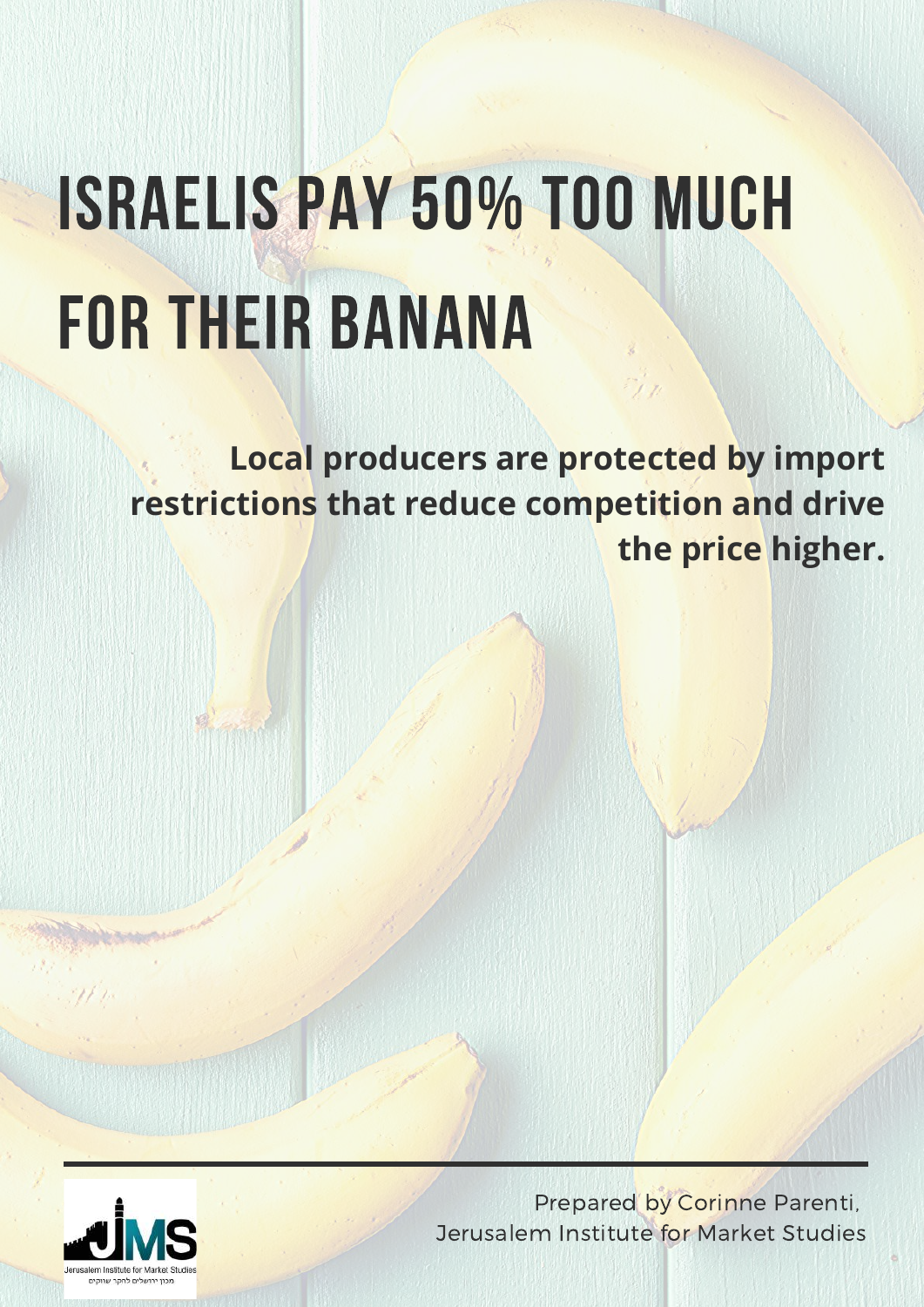

# **Executive Summary**

- **According to the Central Bureau of Statistics households survey, Israeli families spend 408 million shekels a year buying bananas,**
- **Local producers are protected by import restrictions that reduce competition and drive the price higher. Almost no import reaches Israel, and export from Israel is minimal.**
- **Israeli producers might not have a comparative advantage in producing bananas. Their production price is 3.5 times higher than other exporters of the fruit and 1.5 more expensive than the wholesale price in the UK, which is a net importer of bananas.**
- **Because of import restrictions, in 2018, the consumers transferred almost 120 million shekels to the producers.**
- **On average from 2014 to 2018, Israelis paid an extra 90% for their fruit due to price distortions caused by protectionist policies.**

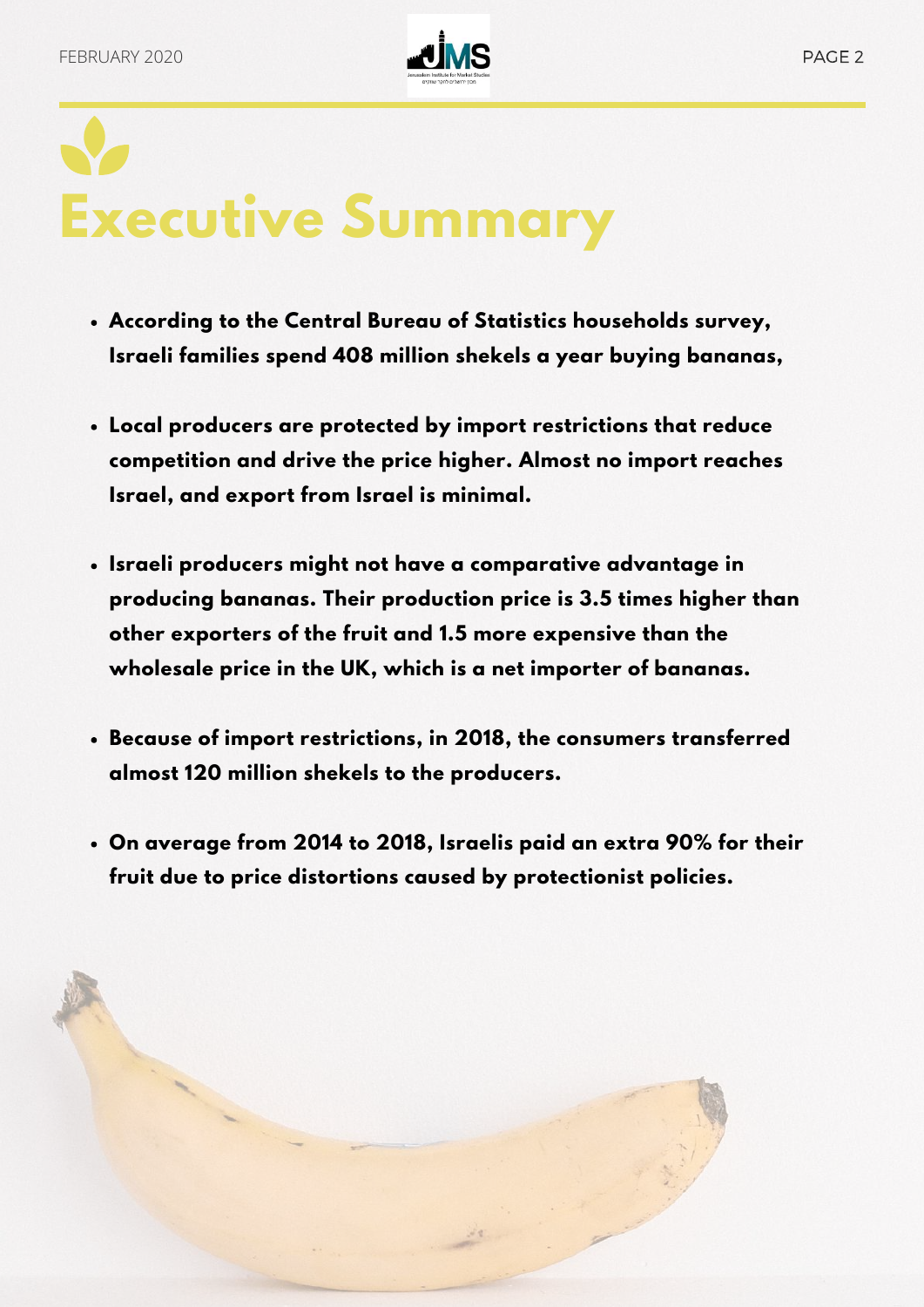

## **How many bananas do we consume?**

**Banana is a relatively popular fruit in Israel. According to the Central Bureau of Statistics households survey, Israeli families spend 408 million shekels a year buying bananas, an average of 170 shekels per household, a little less than 1% of the total food expenditures.**

**Table 1 : Monthly consumption expenditure of bananas by households quintiles - CBS I s rael**

|            | <b>Banana</b><br>total food<br>expenditures | Banana as %<br>fruit<br>expenditures | Household<br>Expenses(Year) | National<br>expenses on<br>bananas (Year) | <b>Banana</b><br>total food<br>expenditures | Banana as<br>fruit<br>expenditure |
|------------|---------------------------------------------|--------------------------------------|-----------------------------|-------------------------------------------|---------------------------------------------|-----------------------------------|
| All        | 0.67%                                       | 10.62%                               | <b>nu170</b>                | m9408,960,000                             | 0.67%                                       | 10.62%                            |
| Quantile 1 | 0.68%                                       | 11.52%                               | m149                        | m71,424,000                               | 0.68%                                       | 11.52%                            |
| Quantile 2 | 0.67%                                       | 11.19%                               | m155                        | ru74,304,000                              | 0.67%                                       | 11.19%                            |
| Quantile 3 | 0.70%                                       | 10.69%                               | <b><u>nu169</u></b>         | ru81,216,000                              | 0.70%                                       | 10.69%                            |
| Quantile 4 | 0.67%                                       | 10.62%                               | <b>RV170</b>                | ₪408,960,000                              | 0.67%                                       | 10.62%                            |
| Quantile 5 | 0.68%                                       | 11.52%                               | <b>PJ149</b>                | 图71,424,000                               | 0.68%                                       | 11.52%                            |

# **Are we getting the best price?**

**Local producers are protected by import restrictions that reduce competition and drive the price higher. Almost no import reaches Israel, and export from Israel is minimal. The local demand is supplied exclusively by local producers, mainly from the Jordan Valley. They are also the ones that fix the wholesale price for banana countrywide. This insulated market leads to high priced bananas, seasonal availability, poor variety, and at times lower quality.**

Source: https://www.cbs.gov.il/en/publications/Pages/2019/households17-e.aspx, The number of households in 2017 was 2,510,300, and the average **household size was 3.32 persons.**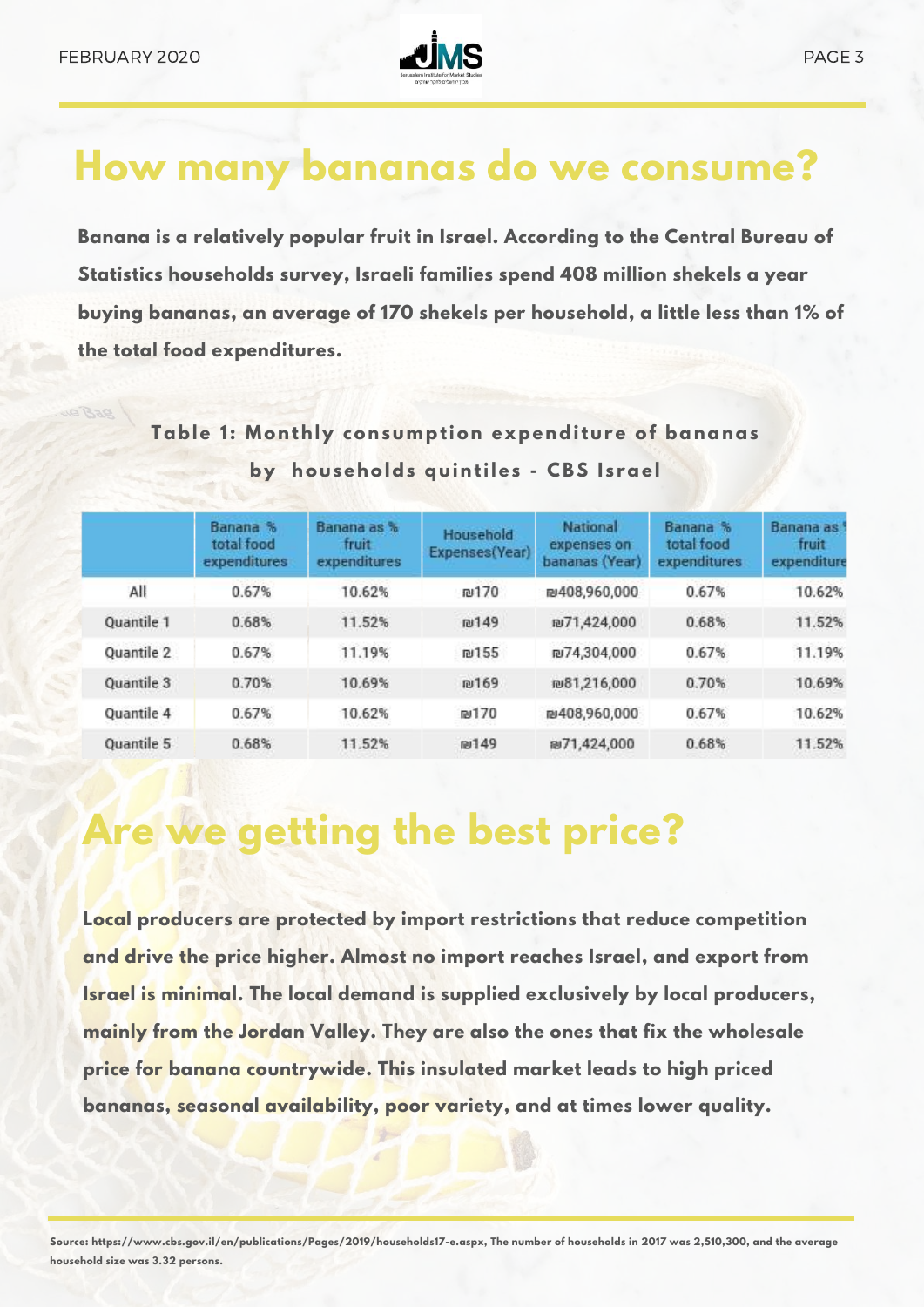

**According to the Food and Agriculture Organization (FAO), Israeli produced almost 140,000 tons of bananas in 2018, harvested on 2,500 hectares. The producer price was \$1,307 in 2017 for Israel. Few countries produce bananas; the leading net exporters are Ecuador, Costa Rica, Colombia, and the Philippines. The producer price for those exporters was in 2017 \$365, 3.5 times lower than the Israeli producer price.**

**In 2017, according to the UK Department for Environment, Food & Rural Affairs, the national average price for bananas at wholesale markets in Birmingham and London was 74 pence for a kilo in 2017 and .78 pence in 2018.**

**Those numbers show us that Israeli producers might not have a comparative advantage in producing bananas. Their production price is 3.5 times higher than other exporters of the fruit and 1.5 more expensive than the wholesale price in the UK, which is a net importer of bananas.**

**Table 2: Producer Pr i ce**

| Years | Producer<br><b>Price Israel</b> | Producer<br><b>Price for</b><br>leading<br>exporters | Wholesale<br><b>Price UK</b> |
|-------|---------------------------------|------------------------------------------------------|------------------------------|
| 2017  | \$1,307                         | \$365                                                | \$840                        |
| 2018  | N/A                             | N/A                                                  | \$1,040                      |
|       |                                 |                                                      |                              |

per metric tons of banana<br> **Production prices are 3.5 X higher than leading exporters**

**Source: https://www.gov.uk/government/statistical-data-sets/banana-prices**

**https://www.irs.gov/individuals/international-taxpayers/yearly-average-currency-exchange-rates**

**Average producer price for Ecuador, Costa Rica, Philippines and Columbia**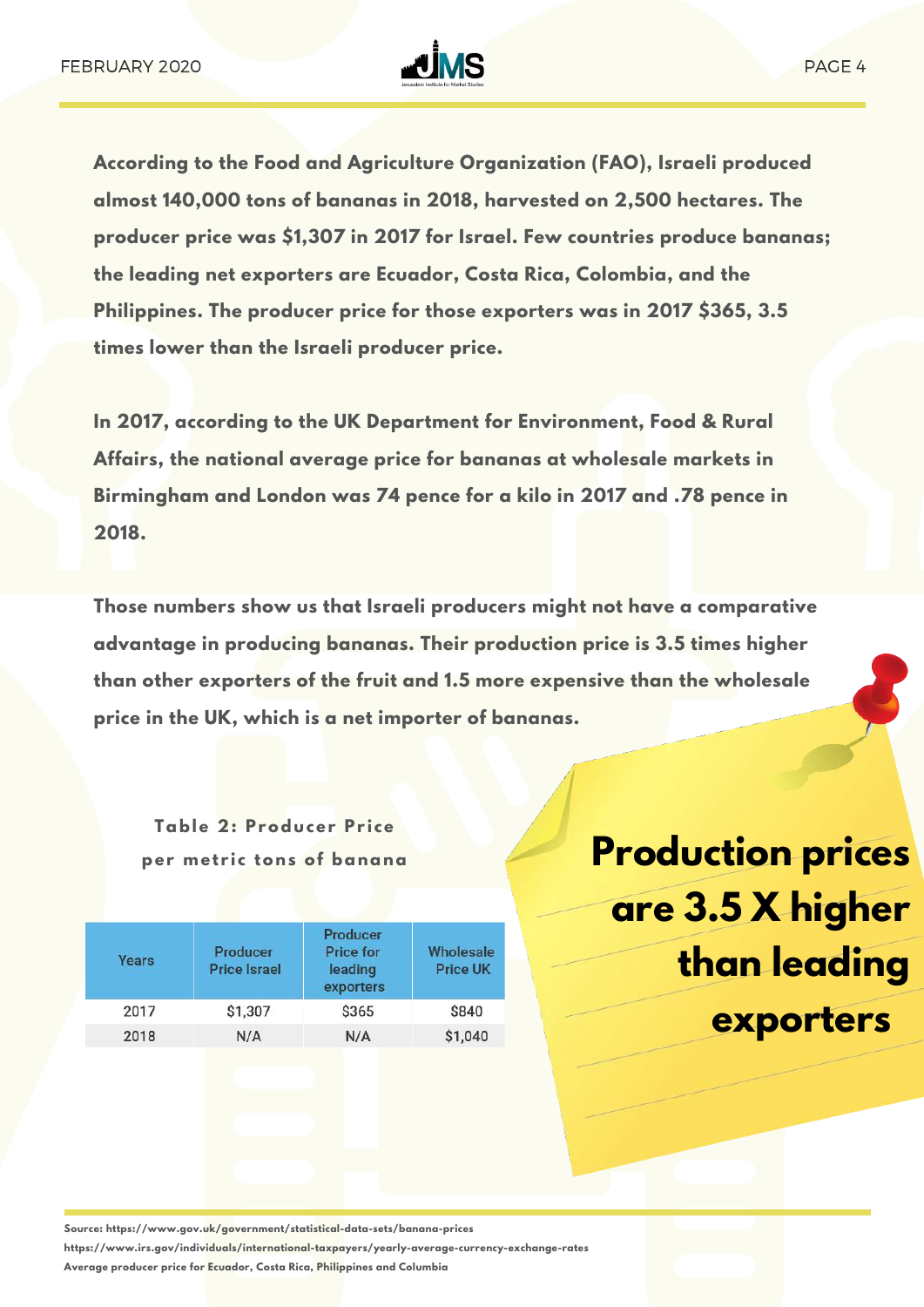

#### **How much does it cost us?**

**In 2018, consumers and taxpayers transferred 150 million NIS to banana's producers**

**Graph 1 shows the total transfer of value from customers and taxpayers to the producers of bananas in Israel. It is interesting to note that within the last three years (2015 to 2018), the amount transferred doubled in comparison to the five years prior (2010 to 2014). In 2018, alone, the consumers transferred almost 120 million shekels to the producers and the taxpayers transferred another 31 million in 2018.**



**Source: https://www.oecd.org/eu/producerandconsumersupportestimatesdatabase.htm**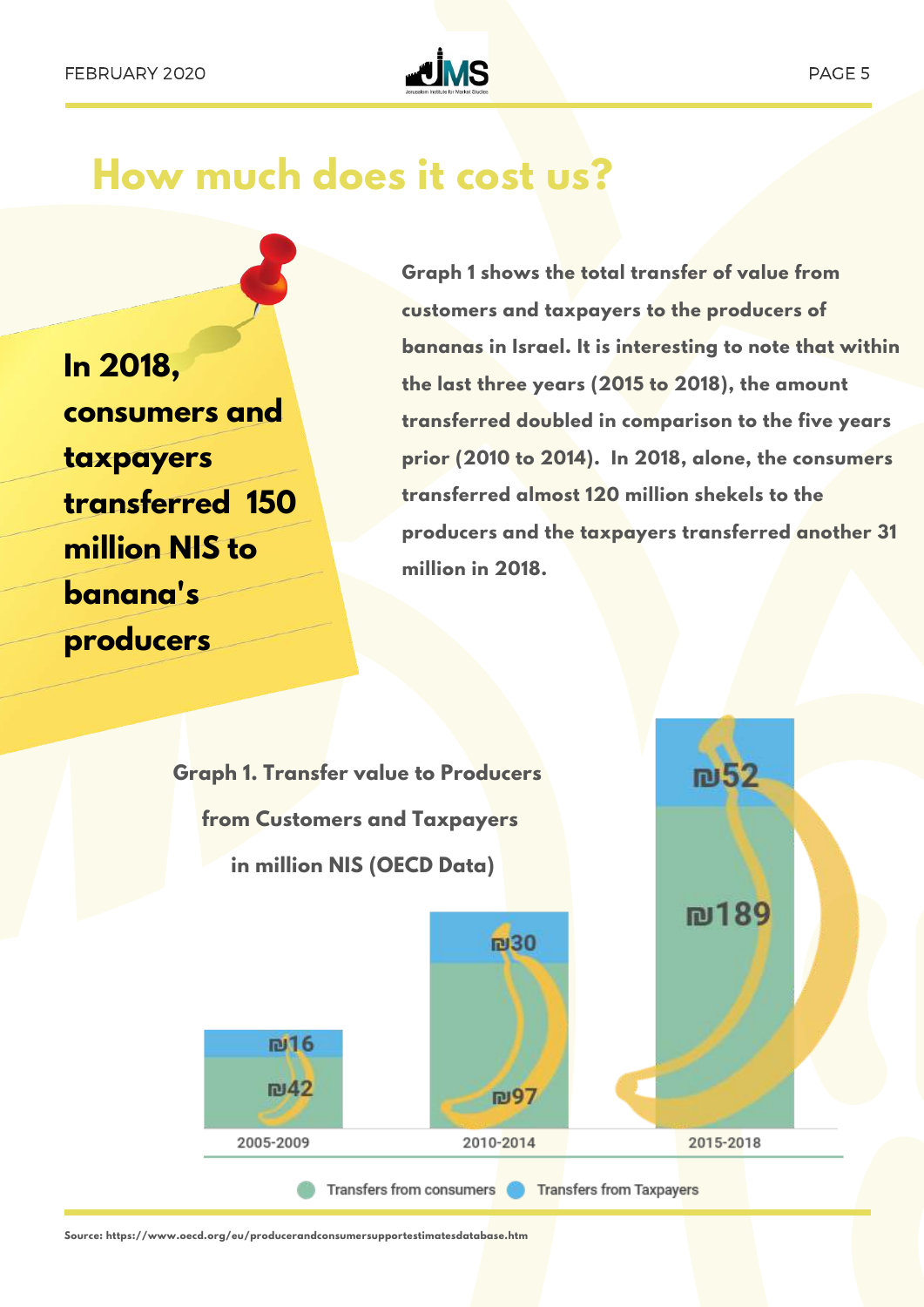

## **How much we will pay in an open market?**

**Government policies that restrict imports allow local producers to prop up domestic prices above the open market price. This difference in pricing is an extra cost paid by the consumers and transferred to the producers.**

**The economic impact of such policies is measured annually by the OECD. To estimate the monetary impact of the agricultural policies, the OECD calculates the annual monetary value of transfers to agriculture from consumers and taxpayers for a single commodity.**